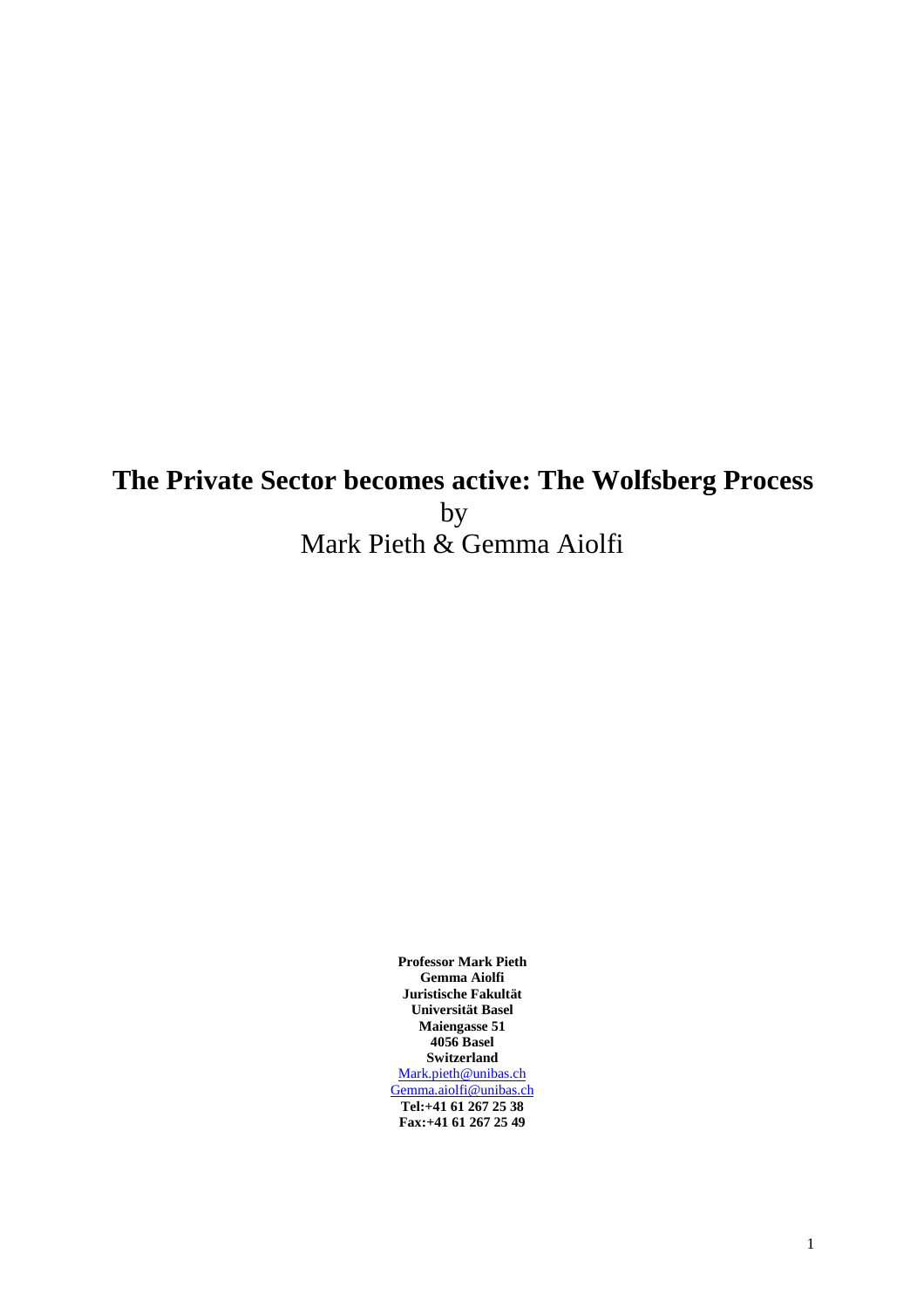#### **The Private Sector becomes active: The Wolfsberg Process**

by

Mark Pieth & Gemma Aiolfi

*'There is a tide in the affairs of men, which taken at the flood leads on to fortune. Omitted, all the voyage of their life is bound in the shallows and in miseries. And we must take the current when it serves or lose our ventures.' (Wm. Shakespeare, Julius Caesar)*

#### **1. Introduction**

This chapter examines how the Wolfsberg Anti-Money Laundering Principles<sup>i</sup> came into being, charts their subsequent development and also looks at what the Group may tackle in the future. The prospects for the expansion of the Group itself are also addressed and some of the possible implications this might have on its workings are posed. But before looking ahead, the first part of this section deals with the placing of this industry lead initiative into its recent historical context. The background to these developments is therefore sketched, as well as the interaction that has emerged between the various legislative and 'soft-law' initiatives that continue to contribute to the growing body of anti-money laundering rules.

#### **2. The private sector gets active - but why now ?**

One aspect of the critical discourse on multi-national enterprises has long maintained that conglomerates, major industrial groupings and the financial services industry may have larger turnovers than the GDP of many a small state and wield even greater power, not only within the countries where they operate, but also on the world stage. At the national level the clout of MNE's has traditionally been channelled through lobbyists with the aim of influencing legislative initiatives that impact their businesses. But the question of taking a more proactive approach in influencing regulations and defining their own rules would, given the dynamism of globalisation, certainly be a logical undertaking for the private sector and particularly at the international level. In the context of the development of anti-money laundering initiatives this question however is even more acute: Why did companies only get active in the last couple of years and why, for more than a decade, did they leave the definition of the rules against money laundering entirely to regulators?

It is surprising because in 1988 it was the banks themselves that had requested the movers of G7 countries and others to clamp down on illegal drug markets. US banks in particular had already learned to live with routine cash reporting  $(CTR)^{ii}$  which dated back to the provisions of the Bank Secrecy Act of 1970, and were regarded as the acceptable price to pay for being involved in the fight against organised crime. Although 'know your customer' (KYC) policies were not unknown to US securities firms from the New York Stock Exchange Rules, banks were not however, prepared to engage in serious KYC policies and customer due diligence (CDD). These concepts were regarded as both intrusive, costly and over burdensome and also because they were perhaps looked upon more as European notions that did not fit the American banking tradition. It is appropriate to recall in this context, that the original US delegation to the Financial Action Task Force in the Autumn of 1989, had no desire to promote KYC policies or suspicious transaction reporting. At that time their primary interest was focused on creating world-wide control mechanisms over money flows, both in cash and insofar as it was possible - over electronically transferred funds. And there is nothing to suggest that banks themselves held different opinions to their regulators at this time. By focusing on the transfer of cash the emphasis was placed on the so-called placement stage of money laundering, namely the initial depositing of currency into the financial system. The complexities of the subsequent layering and integration stages were thus not tackled directly. This approach may have been adopted for various reasons, perhaps because measures to counter money laundering in the latter stages were regarded as too costly, or because the tracking of cash would, theoretically at least, solve the problem at source, thereby rendering any further controls at later stages redundant.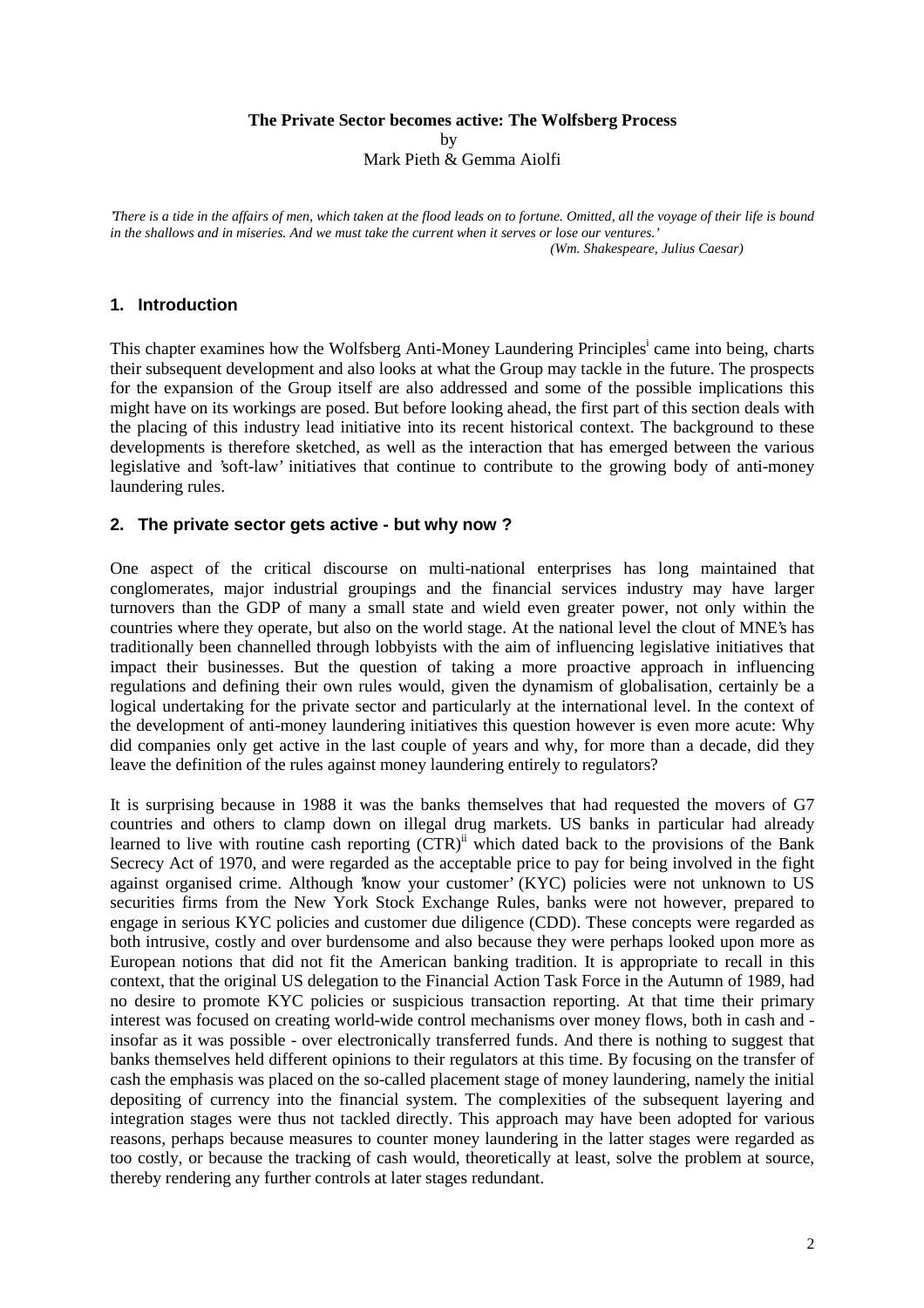The developments in the late 1980s appear to have caught the banking world unawares not least because the supervisors of the UK, France and Switzerland teamed up and managed to strike a deal with the US regulators in the context of developing the FATF 40 Recommendations<sup>iii</sup> and into which the Europeans introduced their own concepts, which included attaching to the process one of the most rigorous enforcement mechanisms known thus far in international law. The CDD rules in the FATF 40 Recommendations were created by taking a combination of national strategies and an early international Recommendation of the Basel Committee, (the Basle Statement of Principles (BSP) of 198[8iv\)](#page-7-0). The KYC provisions in the Recommendations drew on Swiss law and the BSP's increased diligence in unusual circumstances, reporting obligations had their roots in UK guidance notes. In return, the US essentially obtained in the FATF Recommendations, the endorsement of what had been achieved in the Vienna Convention of 1988<sup>v</sup>, namely the commitment of the international community to criminalise money laundering, to forfeit ill-gotten gains and the agreement to share information, even though at that time it was still restricted to the topic of drugs.

Throughout the following decade bank supervisors at the national level struggled with their banking communities (and later on also the non-banks) to implement these regulations. The outcome was the creation of a patchwork of rather diverse rules which had the effect of immediately increasing both regulatory competition and regulatory arbitrage, thus enabling the money launderer to profit from these discrepancies between the various financial centres. The 1990s saw the progressive extension of anti-money laundering legislation to the transfer of proceeds of other serious crimes but in relation to CDD at the international level things quietened down and nothing happened for nearly a decade on this area (almost up to 1999). This was particularly disquieting for internationally active banks because they had to apply all these diverse standards concurrently - and at the same time they constantly risked losing clients to competitors operating under a more flexible regulatory framework elsewhere.

The need for greater harmonisation became ever more apparent, yet banks waited for regulators to make the next move. However, eventually the banks realised that this move would probably not be made for the foreseeable future not least because between 1996 and 2000 the FATF had developed other priorities, and was focusing on offshore centres and specifically on the so called non-cooperative countries and territories (NCCT's) rather than further refining its own standards and its own performance.

It was again the Basel Committee of Banking Supervisors and also to some extent the Working Group on Bribery of the OECD, both of which - independently of the other - increasingly took the view that more work on CDD should be done. Supervisors and central bankers world-wide had become increasingly concerned about the risks offshore havens posed to global financial stability, although concrete evidence for these concerns is difficult to ascertain let alone quantify. The issues were addressed on a macro-level by a specialised group in the Financial Stability Forum (FSF)<sup>[vi](#page-7-0)</sup>. The BCBS picked up the direction given by the FSF but pursued its analysis on a micro-level in that they looked at the need for the regulated banking area to fend off risky clients. In a sense this initiative mirrors the efforts of the FATF in relation to NCCT's, but gives it a different thrust - cleaning up one's own house and controlling the entry points rather than picking on the non compliant with the aim of getting them to toe the line.

The OECD's Working Group on Bribery - which had just concluded a far reaching Convention on combating bribery in business transactions<sup>vii</sup> - had started to expand its scope of work by looking at the abuse of financial centres for bribery. This development proved to be important because in the same context the non-governmental organisation specialised in combating corruption, Transparency International launched an initiative with some of the key private banks to recruit their help in preventing the misuse of financial centres for the creation of slush funds, bribe payments and bribe money laundering. The timing seemed particularly apposite as abuses of private banking by corrupt officials had been revealed in the 1990's, with highly placed political officials being found to have laundered large amounts of cash through US and European banks who had displayed a lax attitude to AML. The damage to the reputations of the banks involved was serious as is apparent in the report by the US sub-committee on private bankin[gviii](#page-7-0) which levied criticism by pointing to specific failings and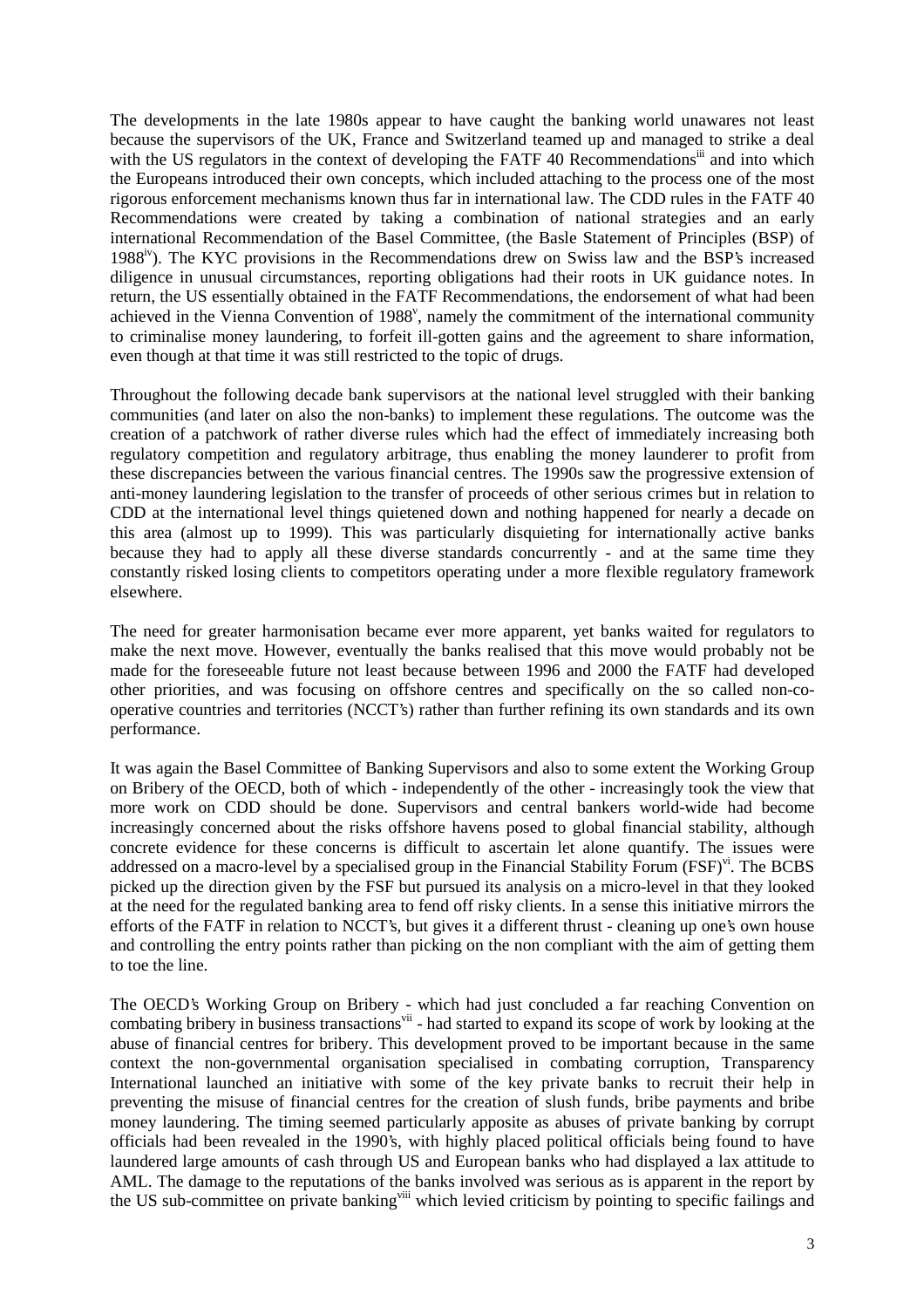weaknesses not only with respect to the banks involved but also with regard to the nature of global private banking. These developments contributed to the creation of a climate of change - with the notable difference that this time the affected banks themselves decided to grapple with the issues.

#### **3. Developing the industry standard**

At an early stage in the Wolfsberg process, facilitators talked to key US and European banks to convince them that getting together and defining a common AML standard could be beneficial both for the banks as well as wider society. It was also clear that such a development could help to create a level playing field for banks in competition terms. A common standard could also, if picked up by regulators help reduce the diversity and uncertainties - a net effect of which would be to cut risk management costs. From the perspective of combating corruption and graft as practised by 'potentates' in particular, the banks' effort to review their procedures and internal rules could make it harder for clients to circumvent the new (at that time) anti-corruption laws by engaging in offshore transactions.

The participating banks were very cautious in the early days of the initiative, and after all it was a novel process, the outcome of which was not certain. The criteria for extending invitations to banks to join the group were on the basis of the significance of their private banking activities and also to ensure a geographic spread as far as it was possible. Some banks needed intensive convincing to join the process - especially by their peers. The initiative really took off after the two leading banks at the first meeting in October 1999, decided that as a first step they would exchange their internal corporate AML compliance rules. Working from this basis the Group subsequently decided to extract a common denominator on which to build a standard. The original 'Wolfsberg Principles' are the result of these early efforts. The first revision of the Principles was published in May 2002 and came about partly as a result of the usual internal updating that Group members had undertaken in the intervening period, as well as in response to new developments at the international level such as the Basel Committee's 'Customer Due Diligence for Banks['ix](#page-7-0). This process indicates that the development of the Principles was clearly not an end in itself, and that further evolutions in the Principles are to be expected. The working dynamics of the Group have similarly progressed as the expeditious drafting of the Wolfsberg Statement on the Suppression of the Financing of Terrorism showed: The Statement was published in early 2002. An integral part of the process has also been the Group's efforts to make the Principles accessible and practical to other financial institutions who may want to apply them. To assist these institutions, the Group has tackled some of the details of the Principles in the 'frequently asked questions' section of their web site, these guidance texts and commentaries are formulated by subworking groups composed of experienced and senior personnel drawn from the participating banks.

To round off the initial process, the Wolfsberg Group held a media conference in October 2000, to publish and publicise the Principles. The international press was intrigued and many journalists as well as regulators not surprisingly asked, 'so what's new? And will these Principles defeat money laundering?' It also raised - and continues to raise - questions about the message this Group is sending to regulators: In taking the initiative are the banks reacting against further regulation in an already highly regulated industry, or is it a move by the private sector to complement the regulatory framework $2^x$  $2^x$ 

## **4. What is the reasoning behind this initiative?**

As a voluntary code of conduct that focuses on private banking the Principles are specific to this business segment - at the same time however - they are also broadly drawn and in certain areas downright vague. It is also correct that the first version of the standards does not revolutionise CDD, it builds on some advanced but well established concepts of identification, and increased diligence in unusual cases. It addresses the issue of how to identify beneficial owners, remains however hazy on the matter of delegating CDD to third parties, be it to agents or other financial institutions (especially correspondent banks).

Whilst they are not a panacea for combating money laundering, the Principles do have the potential to bridge the 'transatlantic gap', bearing in mind that up until quite recently the US had a hard time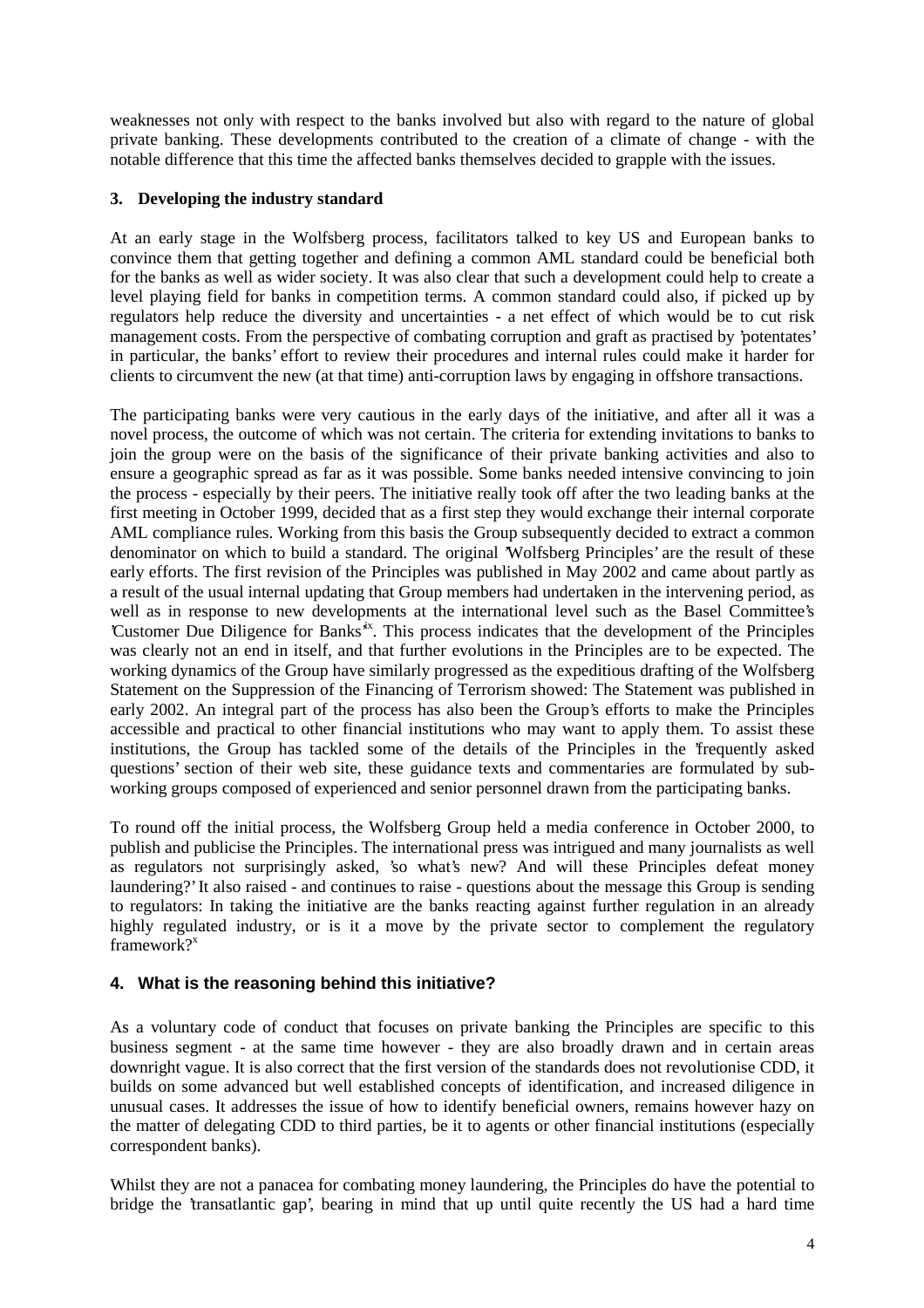toughening up its AML laws: Proposals by President Clinton to tighten the regulatory regime were rebuffed by the republican dominated Congress who were opposed to meaningful change at the time<sup>xi</sup>.

The real strength of the Wolfsberg Principles however, lies in the fact that the participant banks commit to apply the rules to all their operations at home and abroad, including in offshore centres. If it may be assumed that the Group members make up more than 60% of the world market in private banking, with perhaps 50% of the market share in each key offshore destination - these rules in practical terms - have great potential for becoming the leading principles throughout the industry.

Although it is difficult to second guess the motivation of the individual participants to join this initiative, there can be little doubt that the various risk elements (that are actually described in the Basel CDD paper<sup>xii</sup>) must have been uppermost in the minds of the bankers invited to attend the initial sessions. It should moreover, be remembered that the requirements set out in the Basel CDD paper and the FATF Recommendations are aimed at national supervisors and are guidelines for minimum regulatory standards. But the implementation of rules takes time, and any subsequent amendments often even longer. This time lag was perhaps one factor that prompted the banks to get active on their own behalf: The need to counter risk in a comprehensive manner had become a paramount question of credibility for some banks, and they could not wait for piecemeal legislation. It is also the case that although the aforementioned guidelines are essentially aimed at regulators the banks also recognise that influence can be exerted at the national level, because governments will always look at what has been going on in terms of self-regulation. And given that the private sector have adopted best practice whilst drawing on a variety of traditions, the Principles will almost certainly impact any proposed legislation at national level in this area.

It has also been correctly observed by critics that these Principles lack a specific enforcement mechanism. However, monitoring is indirectly provided by Supervisory institutions, with whom the Wolfsberg Group meet on a regular basis: The standards have provoked regulators, if not into action then to be substantially more specific than they had been over the last decade.

#### **5. Playing 'Ping-Pong' with regulators: establishing a 'risk based approach'**

Even if the CDD rules prepared by the Basel Committee were already well advanced in their preparation when the Wolfsberg Principles were published, and even though the CDD paper makes only brief mention of Wolfsberg in terms of it being a voluntary code of conduct that may underpin regulatory guidance but is no substitute for it, it is nevertheless virtually certain that these papers mutually influence each other<sup>xiii</sup>. The Wolfsberg Group is continuing the self-critical process in the light of the Basel Committee text and will make further amendments to the Principles in due course. This reciprocal process could also be ascertained in subsequent meetings between the banks and regulators in the years following the publication of the Principles. And this 'dialogue' is perhaps most apparent in the final paragraph of the Wolfsberg Statement on the Financing of Terrorism. The list of areas for further discussion with governmental agencies is not only a response by the banks indicating what they consider as feasible to assist in the fight against terrorism, it also takes the offensive by highlighting areas where regulators themselves should be active and taking responsibility - a role that would normally be associated with rule makers themselves. For example, the requests that regulators ensure that national legislation be in place to permit financial institutions to play their part in the fight against terrorism. There is no question that the banking community is committed to fighting terrorism although this open 'lobbyist' approach may in part also have been a reaction against the apportioning of responsibility in the aftermath of September  $11<sup>th</sup>$ , and it reveals the level of confidence the Group has developed when it comes to interacting with regulators.

In some areas there are tensions between the views of regulators and bankers: The banks are increasingly uneasy about the extension of rules, which, whilst they may make sense in private banking may not be appropriate to retail banking or other sectors of the industry. To counter this tendency to generalise, the banks are trying to indicate to 'Basel' what is realistic and where a more flexible risk management approach would be more effective. It could be said that one of the main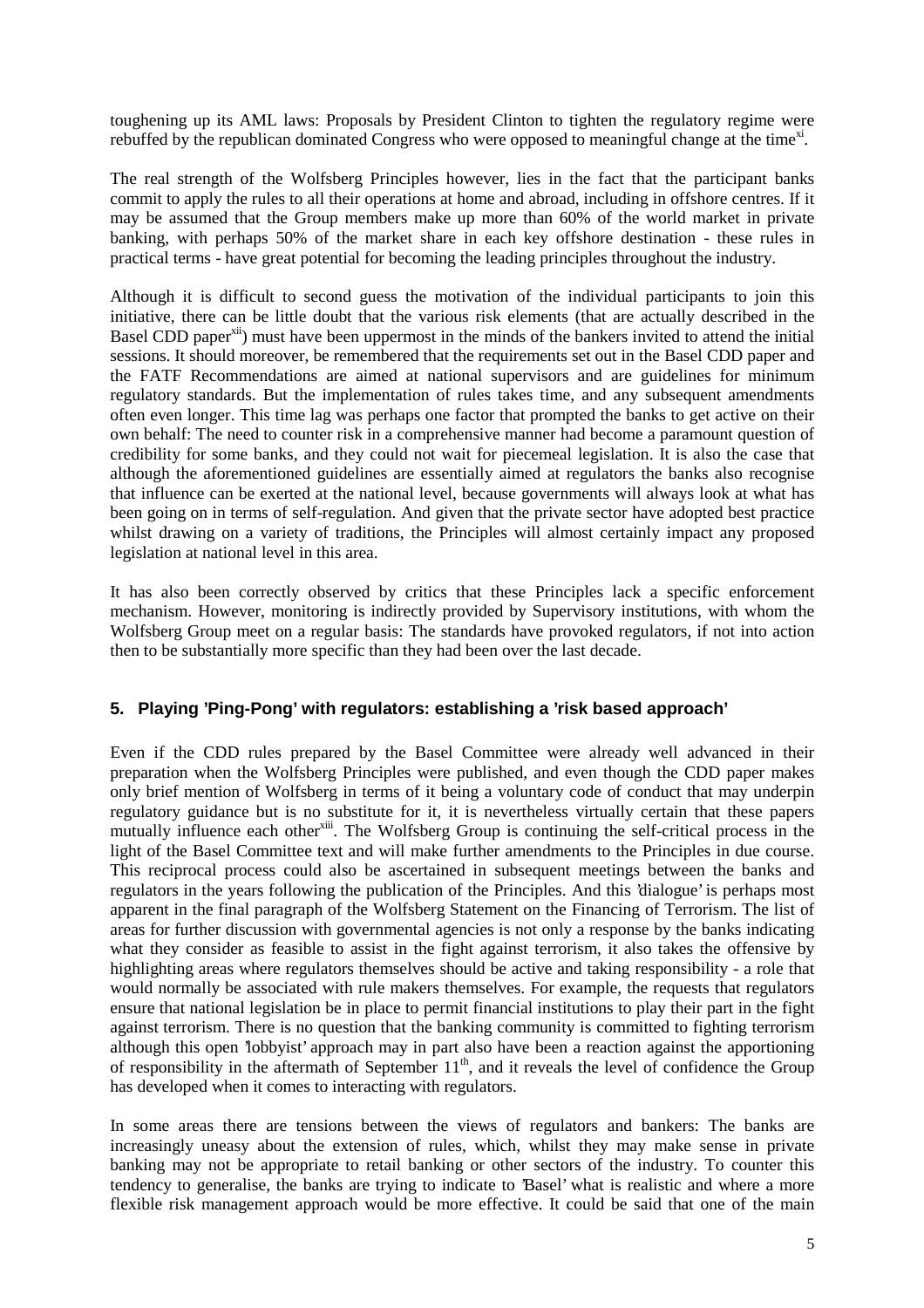achievements of the banking industry during these last two years has been to win the regulators over to follow a 'risk based approach' when developing their norms, as opposed to one that is rule based  $x^i$ .

What though are the differences between these 'risk' and 'rule' approaches? The latter is the preserve of the State acting autonomously at national level, be it in response to international obligations or in self interest. The risk management concept also involves the making of rules and procedures but at the micro-level of the individual company although they too may also be in response to legislation or international recommendations - so thus far there appears to be common ground between the two approaches. But the rule based approach deploys abstract, prescriptive norms and is reactive in the sense that it takes account of past failures in the system. Risk management on the other hand tends to be practice based and is rooted in both past and ongoing business experience. Thus one of the characteristics of risk management is its flexibility: Whilst there are internal compliance procedures to be followed, there are also systems that enable the risk parameters to be altered by the individual company - and this can manifest itself in clashes between those at the business front-line and those responsible for the management of risk, particularly in highly competitive markets. This sort of tension may be the downside of the risk based approach but at the same time it seems that those companies that actively promote and develop their risk management systems are also typically in the top quartile in performance terms and exhibit the best in class governance and control capabilities $x<sup>x<sub>y</sub></sup>$  - perhaps the traditional view of compliance as a costly burden may gradually be revised.

Other characteristics of risk management in this context take into account the components of business risk and certain aspects of operational risks in an inter-linking strategic and policy network. This means that the management of risk has fully evolved from a back office function into a CEO concern: The strategy aims to ensure that risk management is embedded in the organisation through a framework that is specifically designed and implemented in which risk is identified, quantified, controlled and reported<sup>xvi</sup>.

In terms of outcome there are also differences between the two approaches. Following the rules may still leave the onus of the outcome on the State, because those that comply with the law cannot be held responsible for shortcomings that were not envisaged by the regulations. This though is not particularly constructive in the changing environment in which private banking operates. Traditionally risk management has focused on controlling large losses which have historically been associated with credit and market risks. Whereas it is increasingly the case that large losses come from business and operational failures (and private banking is particularly exposed to certain types of operational risk) $x\text{vii}$ . Thus it is not an adequate response for banks merely to comply with legal obligations; strategies that address the risks have to be adopted - and here the banks take the responsibility upon themselves to meet this challenge.

In practical terms the banks have been given the green light to start monitoring customers with simple (and relatively cheap) means, unless risk indicators are detected. Once risks manifest themselves the financial institutions can activate a highly differentiated and graded approval of further investigation a system that is far more efficient than the standardised ticking of boxes of the early days of AML compliance. Just as an illustration of this 'risk based approach' are the new procedures applied in cases of so called 'PEPs' (politically exposed persons), identifying officials, legislators members of the government, high ranking military and their entourages and establishing bona fide / legitimacy of the acquisition of their funds.

On the other hand banks need to be ready to do more on the identification of beneficial owners, which would include understanding the structures related to corporate entities that may be used by natural persons to open anonymous accounts<sup>xviii</sup>. To date banks did enquire and take note of the information they received, rarely did they, however require documentary evidence for the beneficial ownership. As part of the risk based approach - the Basel CDD paper encourages the banks to go beyond their current standard - here Wolfsberg needs to be adapted to the Basel recommendation which states that a banking relationship should only be established once the customer's identity has been satisfactorily verified<sup>xix</sup>. Of course as mentioned above, the contents of the Basel paper are not automatically law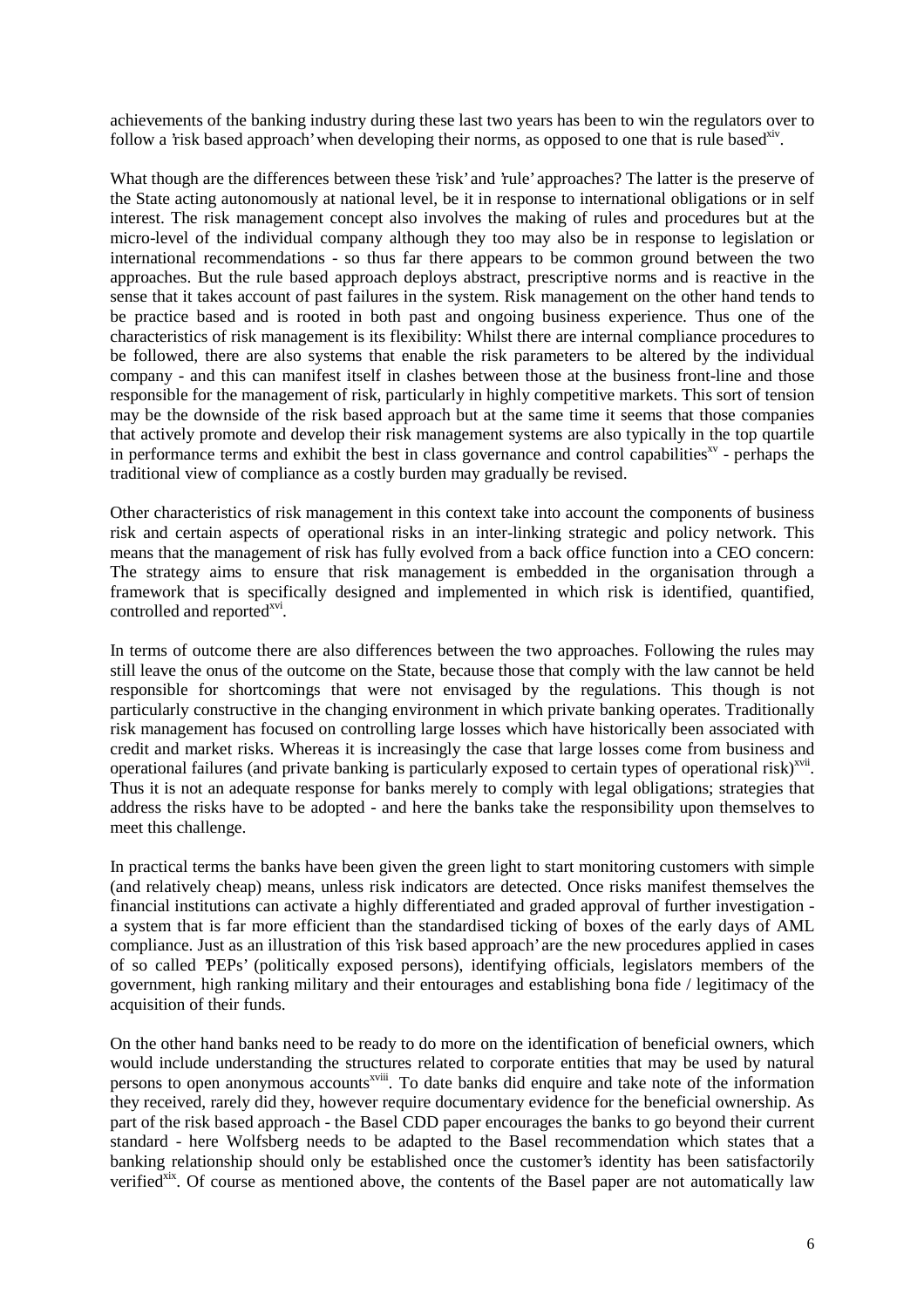but are recommendations to supervisors of member states that might still be watered down at a national level. Therefore it is crucial what the Group defines as best practice.

The convergence by regulators and bankers on the risk based approach has resulted in the empowerment of financial institutions to develop far reaching new concepts in areas such as correspondent banking and agents, and these are briefly previewed at the end of this chapter.

### **6. Recent Developments**

Of course the Wolfsberg Group has not been left untouched by the events of September  $11<sup>th</sup>$  2001. It was impressive to realise how quickly the Senior Compliance and risk officers of the key banks grasped what the impact of the terrible events could have on their institutions. Already on the evening of the fateful day their systems were in a position such that they were ready to hunt for names. Although searching on the basis of lists of names and organisations is part of the pattern of preventing and tracing the finances of terror, it is not an area that would typically come within the domain of private banking. The focus of terrorists has not usually been comparable to large scale economic crimes - and far smaller sums are involved. Such amounts typically fall in the sphere of retail banking rather than private banking. This has implications for the standards of awareness that banks should maintain - by necessity they have to be lower in routine business - the example of payments to 'students' who perpetrated the attacks in the US, is only one of the most striking to illustrate the difficulty. Therefore expectations that banks may autonomously be in a position to detect funds primarily destined to finance terrorist activities should not be high. This difficulty is accentuated by the unwillingness of many national regulators to define 'terrorism', leaving banks without abstract guidance, rendering it difficult for them to translate such concepts into risk management mechanisms. As has already been mentioned this problem clearly has influenced the Wolfsberg Statement on terrorist financing, and whilst the banks have unequivocally pledged co-operation, they have also requested information - similar to the way in which they are used to dealing with embargo cases.

#### **7. Future Moves**

#### **a. Wolfsberg as a key partner in developing the new FATF recommendations**

The most significant current text - apart from the Basel paper - is without doubt the Consultation Paper of the FATF<sup>xx</sup>. Much of what has already been addressed has been picked up by the FATF review: And the FATF is once again ready to discuss the range of entities covered by its CDD rules. It is also interesting that for the first time it concentrates on actual CDD procedures including such issues as the reliance on third parties to perform identification and verification obligations.

It is to be expected that the Wolfsberg Group will be a valuable contributor in the consultation process since it can credibly argue which measures are practicable. On top of this the Wolfsberg sub-working groups have developed some very original concepts in specific areas, especially on 'correspondent banking' and on 'agents and introducers'. The major contribution lies in its concrete elaboration of what risk based due diligence means in these areas, namely what questions need to be asked about 'respondent banks' in relation to the status of their supervision which may differ greatly according to company domiciles.

#### **b. Will Wolfsberg Grow?**

The Wolfsberg Group currently comprises twelve banks, all of which have a significant private banking business segment. There are obvious advantages and attractions of being part of a small group - and to name a few - include the way the decision making processes function, the practicalities of drafting, the development of trust amongst the participants and ensuring active participation in the meetings. The down side of remaining a small group is that accusations of elitism and exclusivity may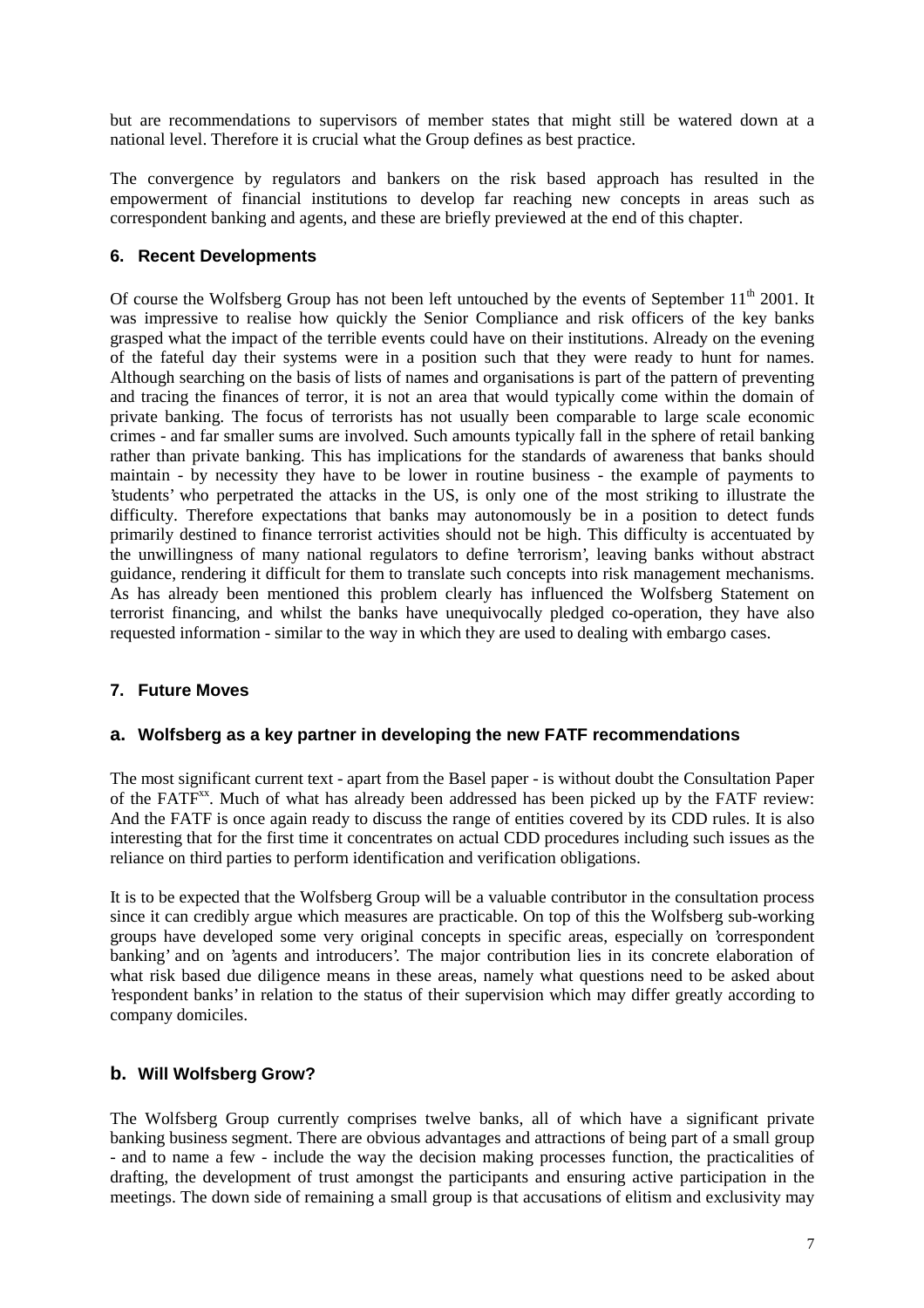<span id="page-7-0"></span>be levied - although a place in the Group is not a prerequisite for an institution to adopt the Principles and to implement them within their own organisation. Also if the scope of topics that the Group examines in the future overlaps into other areas of business that their banks are engaged in, then this may also have implications both for existing and potential members.

One commentator, in looking at the potential of the Wolfsberg Principles, has picked up on their global application, and has suggested that the disbursement of funds by international financial institutions (such as the World Bank) should be given to financial institutions that are transparent and apply the very highest standards of AML policies and procedures. This 'white listing' of banks that impose standards on their operations world wide would combat the problem of regulatory arbitrage and draw on the best features and practices of the FATF, the Basel Group and the Wolfsberg Principles $<sup>xxi</sup>$ .</sup>

The role of facilitators and consultants who played a pivotal role in the early part of the process in getting the initiative up and running will continue to be important - not least to counter anticompetition regulations. Moreover, in a situation where there is no formal monitoring mechanism the presence of civil society does at least provide an external presence that increases the Group's credibility in the wider world. On the question of expansion, the non-governmental organisations that chart the developments of the Group would like to see the Principles as widely adopted as possible and would perhaps therefore prefer to see some sort of expansion plan. On the other hand they may take the view that now that the banks have shown their willingness to confront the risks of money laundering, then why not address other areas of concern as well - and thus regard expanded membership as less of an issue than the fact of having established an entrée into the senior echelons of some of the largest banks.

- iii http://www.1.oecd.org/fatf/
- iv Bank for International Settlements: Basel Committee on Banking Supervision: Prevention of Criminal Use of the Banking System for the Purpose of Money Laundering, Statement of Principles, December 1988.

www.senate.gov/gov\_affairs/110999\_report.htm)

<sup>&</sup>lt;sup>i</sup> See [www.Wolfsberg-Principles.com](http://www.wolfsberg-principles.com/) for the full text of the Wolfsberg Principles and the Wolfsberg Statement on the Financing of Terrorism. The original Principles were made public on October 30 2000 in Zurich, Switzerland.

<sup>&</sup>lt;sup>ii</sup> In the period 1987-1996 US banks filed 77 million CTR 's leading to 3000 money laundering cases with 7,300 people charged; of which 2,875 were found guilty.

<sup>v</sup> UN Convention against Illicit Traffic in Narcotic Drugs and Psychotropic Substances, 1988 concluded in Vienna on 20 December 1988.

vi Financial Stability Forum, Working Group on Offshore Financial Centres Report, April 2000.

<sup>&</sup>lt;sup>vii</sup> Convention on combating Bribery of Foreign Public Officials in International Business Transactions, 21 November 1997, signed on 19 December 1997, in force since 15 February 1999.

viii Minority Staff Report for Permanent Subcommittee on Investigations; Hearings on Private Banking and Money Laundering: A Case Study of Opportunities and Vulnerabilities (see

<sup>&</sup>lt;sup>ix</sup> Bank for International Settlements: Basel Committee on Banking Supervision Working Group on Cross-border Banking, Customer Due Diligence for Banks, October 2001.

<sup>x</sup> For examples of press comment see; The New York Times, editorial 11.6.2000, American Banker, 11.6.2000, Financial Times, 23.10.2000, The Banker, 01.10.2001, for further references see also the press comments section of the Wolfsberg Principles web site.

xi See International Counter-Money Laundering and Foreign Anti-Corruption Act 2000, House of Representatives Report 106/2728, Committee on Banking and Financial Services, Chairman Leach.

xii Ibid. Paras. 8-17.

 $\frac{x}{10}$  Ibid. P.5 footnote 4.<br> $\frac{x}{10}$  Ibid. Para. 20.

 $XV$ <sup>xv</sup> PA Consulting Global 'IRM' Survey 2001.

xvi Ibid.

xvii Tim Shepheard-Walwyn, Operational risk Management in Private Banking, Association of Foreign Banks in Switzerland, Zurich 21 June 2002.